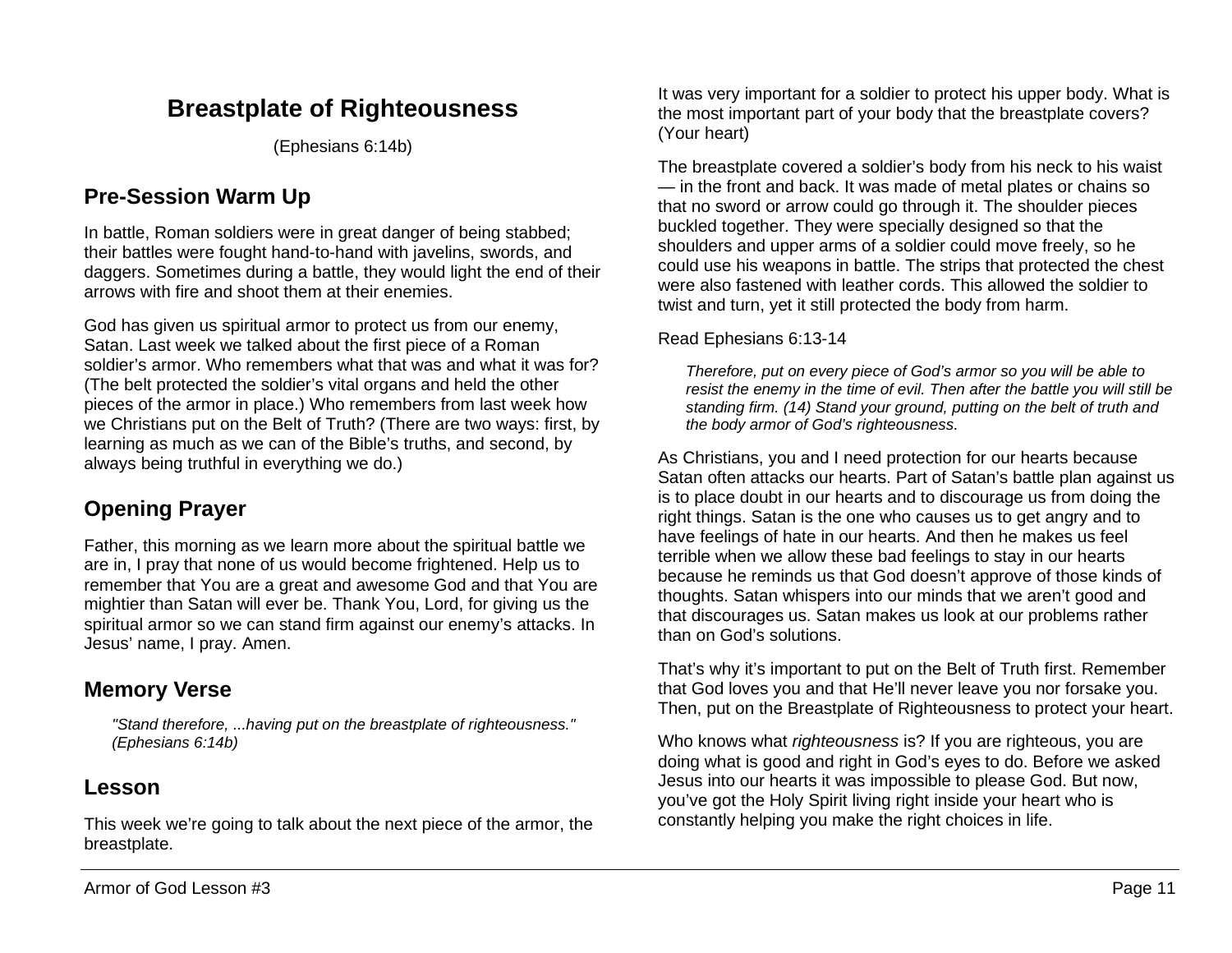#### *God Assigned Jesus' Righteousness to Us*

When we received Jesus as Lord and Savior, God declared us righteous in His eyes. Like a judge in a court of law, He said, "*You are no longer guilty of sin*!" Then, He gave us the power to live right.

Romans says not one of us is righteous on our own without Jesus.

#### Romans 3:10

*As the Scriptures say, "No one is righteous—not even one.*

We are all sinners.

#### Romans 3:23

*For everyone has sinned; we all fall short of God's glorious standard.*

But when you accepted Jesus as your Savior, God stopped seeing you as a sinner and now sees you as one who has never sinned. Your sins were forgiven the moment you believed that Jesus took the punishment you deserved for the naughty things that you have done. Christ made you right with God.

#### 1 Corinthians 1:30

*God has united you with Christ Jesus. For our benefit God made him to be wisdom itself. Christ made us right with God; he made us pure and holy, and he freed us from sin.*

#### *Remember God Accepts You*

That doesn't mean you won't ever sin again. You and I will fight sin as long as we live on this earth. The battle against sin is one of the hardest for Christians to win. We must always be alert, watching for Satan. He is always trying to tempt us and trick us into sinning. When you and I as Christians do not do right, Satan is quick to point this out to others. That's why we need to confess our sins immediately.

#### 1 John 1:9

*But if we confess our sins to him, he is faithful and just to forgive us our sins and to cleanse us from all wickedness.*

When Satan tries to make us think that God rejects us, we can resist him by remembering that God accepts us — because we have Christ's righteousness.

In our fight against sin, God wants us to wear the Breastplate of Righteousness. We can put on the Breastplate of Righteousness by living our lives as "rightly" as we know how. Choosing to tell the truth instead of lying. Choosing to be kind instead of hateful. Choosing to obey instead of disobeying. God gives us power to choose right and do it. That's righteous living. By choosing right instead of wrong, you will be protecting your heart with the Breastplate of Righteousness.

The kind of life you live is important. It will either make it easier for Satan to attack you or harder for him to defeat you. Ask God to help you choose right each day.

# **Closing Prayer**

Lord, it is exciting to learn about the Roman soldier and to think about the battles he fought with his spear and shield. But, I pray that today, we can see that we are in a spiritual battle and that it is a real and present danger for us. Help us to remember how important it is for us to put on the armor of God. We need our Belt of Truth and our Breastplate of Righteousness in order that we not fall to Satan's attack. In Jesus' name, I pray. Amen.